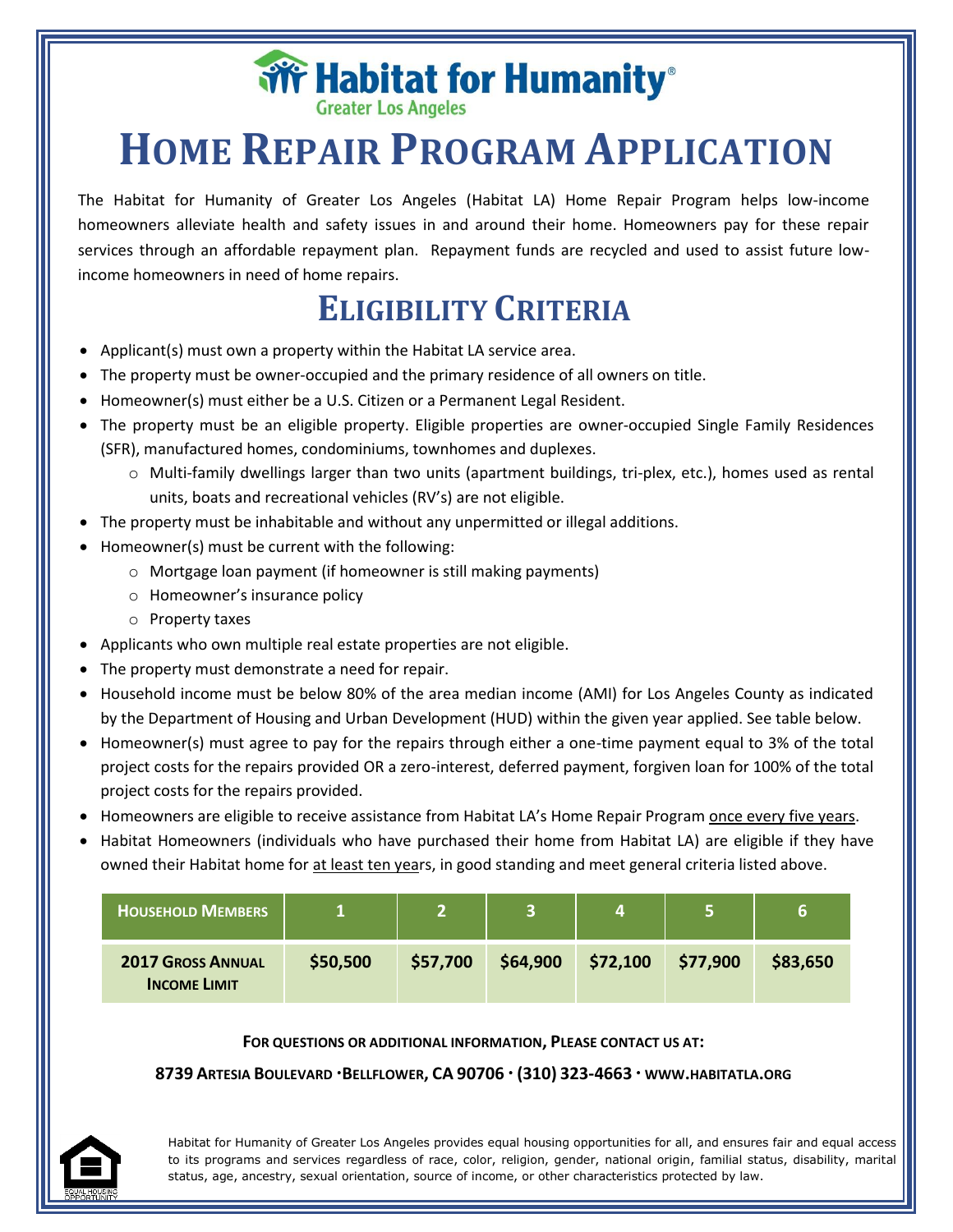## **APPLICATION CHECKLIST**

Please complete all sections of this application. Upon review and confirmation of the information provided, you will receive notification regarding the status of your application. Please understand that our home repair program is dependent on the availability of funding. Therefore, not all eligible applicants will be selected. If you have any questions, please feel free to call the Homeowner Relations Department at **424-246-3640**.

- $\square$  Did you complete all applicable sections?
- $\square$  Did all applicant(s) sign the Home Repair Program application? Refer to Section 10.

### **To complete this application, please include copies of all required documents listed below. All documents submitted must show the name and address of the homeowner(s):**

- $\Box$  If you are still making mortgage loan payments, a copy of your most recent mortgage statement
- $\Box$  Proof of current homeowner's insurance (Including flood/hazard insurance when applicable)
- $\Box$  A copy of one recent utility bill (gas, power, water, phone, etc...)
- $\Box$  A copy of a valid photo I.D. for all property owners on title
- $\Box$  A copy of a Social Security Card for all property owners on title
- D Documentation to verify household income:
	- o Federal Income tax returns and W-2 and/or 1099 Forms for the previous two years for all employed household members
	- o Form 1040 with schedule C, E or F and a year-to-date profit and loss statement for self-employed individuals or business owners
	- o Pay stubs for the previous **three consecutive months** for each employed household member
	- $\circ$  Child support, alimony, and monthly benefit statements for all household members receiving any form of benefit (e.g. Retirement/Pension, Unemployment, SSI, TANF, SSDI, etc.)
- Current checking and/or savings account statements for **three consecutive months** (including but not limited to stocks, IRA's, pension accounts, mutual funds etc.)
- $\Box$  For veterans, please provide a copy of your DD-214 discharge form to indicate honorable discharge status
- $\Box$  If you are a widow/widower of a veteran, please provide a copy of the deceased member's DD-214 discharge form and death certificate

### **APPLICATION PROCESS**

- $\triangleright$  Homeowner submits an application and copies of all supporting documents.
- $\triangleright$  Habitat LA reviews applications for completeness and eligibility.
- $\triangleright$  If household is eligible, Habitat LA will hold application until funding becomes available.
- $\triangleright$  Once funding is available, eligible households will receive a property assessment.
- $\triangleright$  A property assessment allows Habitat LA to determine if it can or cannot perform repairs. A property assessment does not guarantee approval.
- $\triangleright$  Based on program funding and property assessment results, applications are reviewed for program approval.
- $\triangleright$  Approved homeowners review scope of work and sign program agreements with Habitat LA staff.
- $\triangleright$  Home repair projects are scheduled based on funding and program calendar availability.

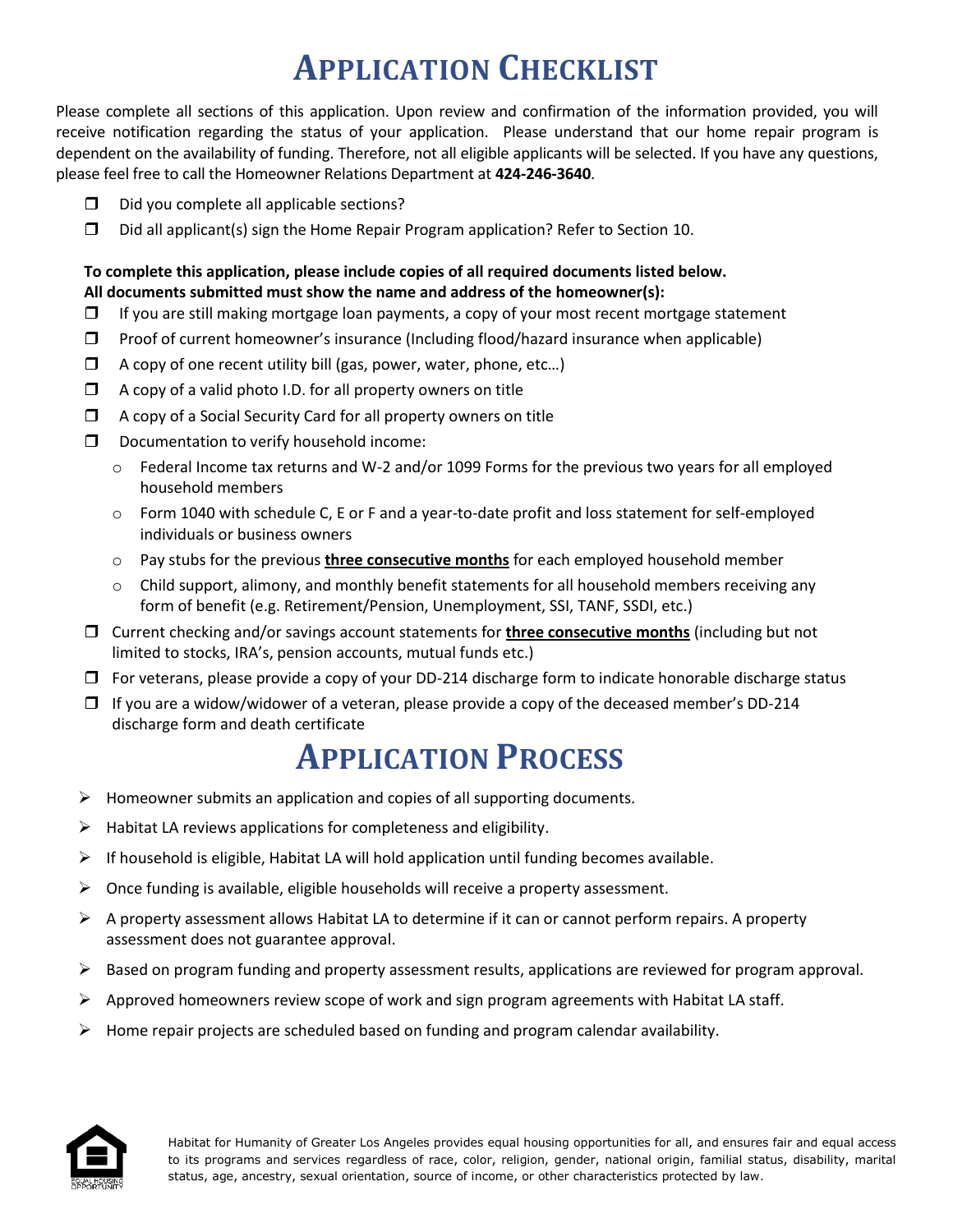



### **HOME REPAIR PROGRAM APPLICATION**

**SUBMIT COMPLETE APPLICATIONS TO:**

**HABITAT LA HOME REPAIR PROGRAM 8739 ARTESIA BOULEVARD, BELLFLOWER, CA 90706**

| <b>SECTION 1 - HOUSEHOLD INFORMATION</b>                                                                                                                                                                                   |                              |              |                            |                       |  |                                                               |                                       |           |
|----------------------------------------------------------------------------------------------------------------------------------------------------------------------------------------------------------------------------|------------------------------|--------------|----------------------------|-----------------------|--|---------------------------------------------------------------|---------------------------------------|-----------|
| Full Name of Homeowner:                                                                                                                                                                                                    |                              |              | Full Name of Co-Homeowner: |                       |  |                                                               |                                       |           |
|                                                                                                                                                                                                                            |                              |              |                            |                       |  |                                                               |                                       |           |
| Property Address:                                                                                                                                                                                                          |                              |              | City:                      |                       |  |                                                               | Zip Code:                             |           |
|                                                                                                                                                                                                                            |                              |              |                            |                       |  |                                                               |                                       |           |
| Home Phone #:                                                                                                                                                                                                              | Cell Phone #:                |              |                            | <b>Email Address:</b> |  |                                                               |                                       |           |
|                                                                                                                                                                                                                            |                              |              |                            |                       |  |                                                               |                                       |           |
| List the names, ages and relationships of all people living in the home. Please attach a separate page if more space is<br>needed. Please indicate Military Status (Active/Veteran) and Date of Discharge (if applicable). |                              |              |                            |                       |  |                                                               |                                       |           |
| <b>Full Name</b>                                                                                                                                                                                                           |                              | Relationship |                            | Age                   |  |                                                               | Military Status and Date of Discharge |           |
|                                                                                                                                                                                                                            |                              |              |                            |                       |  | $\Box$ Veteran - Date of Discharge:<br>$\Box$ Active Military |                                       |           |
|                                                                                                                                                                                                                            |                              |              |                            |                       |  | $\Box$ Veteran - Date of Discharge:<br>$\Box$ Active Military |                                       |           |
|                                                                                                                                                                                                                            |                              |              |                            |                       |  | □ Veteran - Date of Discharge:<br>$\Box$ Active Military      |                                       |           |
|                                                                                                                                                                                                                            |                              |              |                            |                       |  | $\Box$ Veteran - Date of Discharge:<br>$\Box$ Active Military |                                       |           |
| <b>SECTION 2 - SPECIAL NEEDS</b>                                                                                                                                                                                           |                              |              |                            |                       |  |                                                               |                                       |           |
| Is anyone in the home disabled? $\Box$ Yes<br>$\Box$ No<br>If YES, please describe below:                                                                                                                                  |                              |              |                            |                       |  |                                                               |                                       |           |
| Do you or any of the applicants require translation? $\Box$ Yes                                                                                                                                                            |                              |              |                            | $\Box$ No             |  | If YES, in what language:                                     |                                       |           |
| <b>SECTION 3 - HOUSEHOLD INCOME</b>                                                                                                                                                                                        |                              |              |                            |                       |  |                                                               |                                       |           |
| Please indicate the gross                                                                                                                                                                                                  | Homeowner                    | Co-Owner     | Household                  |                       |  | Household                                                     |                                       | Household |
| monthly income figure                                                                                                                                                                                                      |                              |              | Member                     |                       |  | Member                                                        |                                       | Member    |
| Wages/Salary:                                                                                                                                                                                                              | \$<br>\$                     |              |                            | \$                    |  | \$                                                            |                                       | \$        |
| <b>Net Business Income</b>                                                                                                                                                                                                 | $\overline{\varsigma}$<br>\$ |              |                            | \$                    |  | \$                                                            |                                       | \$        |
| Unemployment/Disability/<br><b>Worker's Compensation</b>                                                                                                                                                                   | \$                           | \$           |                            | \$                    |  | \$                                                            |                                       | \$        |
| <b>Social Security Benefit</b>                                                                                                                                                                                             | \$<br>\$                     |              |                            | \$                    |  | \$                                                            |                                       | \$        |
| Disability/SSI                                                                                                                                                                                                             | \$<br>\$                     |              |                            | \$                    |  | \$                                                            |                                       | \$        |
| Retirement/Pension                                                                                                                                                                                                         | \$<br>\$                     |              |                            | \$                    |  | \$                                                            |                                       | \$        |
| Alimony/Child Support                                                                                                                                                                                                      | \$<br>\$                     |              |                            | \$                    |  | \$                                                            |                                       | \$        |
| Military Pay                                                                                                                                                                                                               | \$<br>\$                     |              |                            | \$                    |  | \$                                                            |                                       | \$        |
| <b>Veteran Benefits</b>                                                                                                                                                                                                    | \$<br>\$                     |              |                            | \$                    |  | \$                                                            |                                       | \$        |
| Rental Income                                                                                                                                                                                                              | \$<br>\$                     |              |                            | \$                    |  | \$                                                            |                                       | \$        |
| Other:                                                                                                                                                                                                                     | \$<br>$\overline{\varsigma}$ |              |                            | \$                    |  | \$                                                            |                                       | \$        |

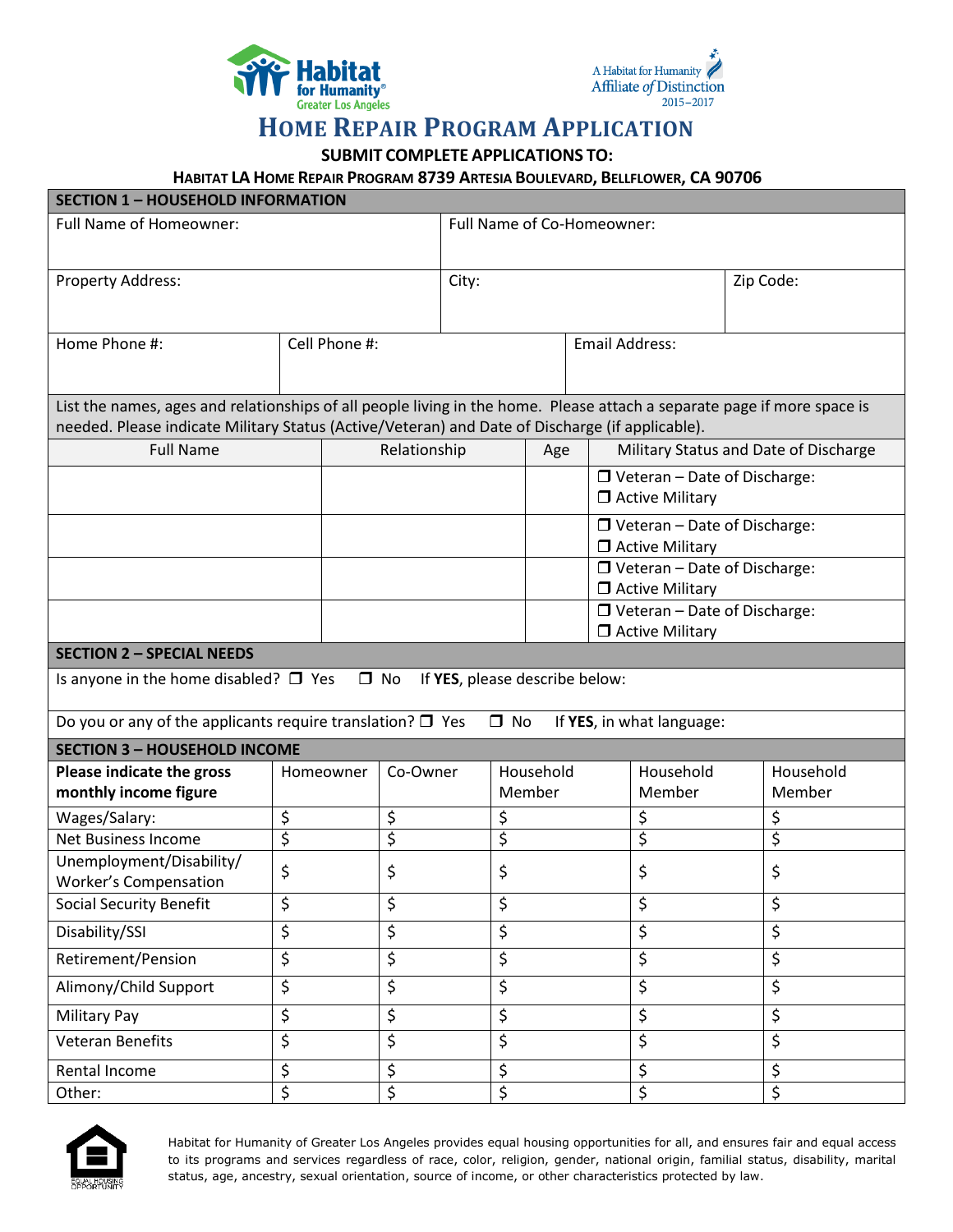| <b>SECTION 4 - MORTGAGE AND PROPERTY INFORMATION</b>                                                                   |           |                           |                                                                     |  |  |
|------------------------------------------------------------------------------------------------------------------------|-----------|---------------------------|---------------------------------------------------------------------|--|--|
| Are you making mortgage loan payments on your home?                                                                    |           |                           | Do you own any other real estate? $\Box$ Yes $\Box$ No              |  |  |
| $\Box$ No<br>$\Box$ Yes                                                                                                |           | If YES, please list here: |                                                                     |  |  |
| If YES, How much is your payment:                                                                                      |           |                           |                                                                     |  |  |
| Are you current on your mortgage? □ Yes □ No                                                                           |           |                           | Do you have Homeowner's insurance? □ Yes □ No                       |  |  |
| If NO, please explain:                                                                                                 |           | If NO, please explain:    |                                                                     |  |  |
|                                                                                                                        |           |                           |                                                                     |  |  |
| Do you have any illegal and/or unpermitted additions /                                                                 |           |                           | Have you applied for the Habitat LA Home Repair Program in          |  |  |
| building activity on your home? □ Yes □ No □ Not Sure                                                                  |           |                           | the past? $\Box$ Yes $\Box$ No If YES, please indicate the year you |  |  |
| If YES OR NOT SURE, please explain:                                                                                    |           | applied:                  |                                                                     |  |  |
|                                                                                                                        |           |                           |                                                                     |  |  |
|                                                                                                                        |           |                           |                                                                     |  |  |
| Has Habitat LA performed repairs on your home through the Home Repair Program in the past? $\square$ Yes               |           |                           | $\Box$ No                                                           |  |  |
| If YES, please indicate the year you received repairs:                                                                 |           |                           |                                                                     |  |  |
| Please indicate your utility service providers for each of the following services (e.g. LA DWP, SoCal Gas, SCE, etc.): |           |                           |                                                                     |  |  |
| <b>Electricity:</b>                                                                                                    | Water:    |                           | Gas:                                                                |  |  |
|                                                                                                                        |           |                           |                                                                     |  |  |
| Please indicate your average monthly expense for each of the following utility services:                               |           |                           |                                                                     |  |  |
| Electricity: \$                                                                                                        | Water: \$ |                           | Gas: $$$                                                            |  |  |
|                                                                                                                        |           |                           |                                                                     |  |  |
| <b>SECTION 5 - REQUESTED REPAIRS</b>                                                                                   |           |                           |                                                                     |  |  |
| BRIEFLY DESCRIBE THE TYPE OF REPAIRS NEEDED ON YOUR HOME. ATTACH A SEPARATE SHEET OF PAPER IF YOU NEED                 |           |                           |                                                                     |  |  |
| ADDITIONAL SPACE. PLEASE UNDERSTAND THAT ITEMS LISTED BELOW WILL BE CONSIDERED BUT THE FINAL DECISION                  |           |                           |                                                                     |  |  |
| REGARDING REPAIRS PROVIDED IS AT THE SOLE DISCRETION OF HABITAT FOR HUMANITY OF GREATER LOS ANGELES.                   |           |                           |                                                                     |  |  |
| <b>AREA OF NEED</b>                                                                                                    |           |                           | <b>DESCRIPTION OF REPAIR NEED</b>                                   |  |  |
| Accessibility Modifications: Example: Wheelchair ramp,                                                                 |           |                           |                                                                     |  |  |
| bathroom grab bars, accessible shower stall, etc.                                                                      |           |                           |                                                                     |  |  |
| Carpentry repairs: Describe problems with doors, floors,                                                               |           |                           |                                                                     |  |  |
| porches, steps, walls, ceilings, etc. Indicate places where                                                            |           |                           |                                                                     |  |  |
| repairs are needed.                                                                                                    |           |                           |                                                                     |  |  |
| Electrical repairs: List rooms where wall outlets, switches                                                            |           |                           |                                                                     |  |  |
| and light fixtures do not work.                                                                                        |           |                           |                                                                     |  |  |
|                                                                                                                        |           |                           |                                                                     |  |  |
| Plumbing repairs: Describe sink, tub or toilet leaks, etc.                                                             |           |                           |                                                                     |  |  |
|                                                                                                                        |           |                           |                                                                     |  |  |
| Roofing Repairs: Identify where roof leaks.                                                                            |           |                           |                                                                     |  |  |
|                                                                                                                        |           |                           |                                                                     |  |  |
|                                                                                                                        |           |                           |                                                                     |  |  |
| Painting: List all exterior painting requirements.                                                                     |           |                           |                                                                     |  |  |
|                                                                                                                        |           |                           |                                                                     |  |  |
|                                                                                                                        |           |                           |                                                                     |  |  |
| Doors and Windows: Describe repairs required, including                                                                |           |                           |                                                                     |  |  |
| locks, glass, and frames and weather-stripping.                                                                        |           |                           |                                                                     |  |  |
|                                                                                                                        |           |                           |                                                                     |  |  |
| General Cleaning: Indicate if there is cleaning and/or trash                                                           |           |                           |                                                                     |  |  |
| removal required or if yard work is necessary.                                                                         |           |                           |                                                                     |  |  |
|                                                                                                                        |           |                           |                                                                     |  |  |
| Other: Identify other repairs requested but not listed above.                                                          |           |                           |                                                                     |  |  |
|                                                                                                                        |           |                           |                                                                     |  |  |

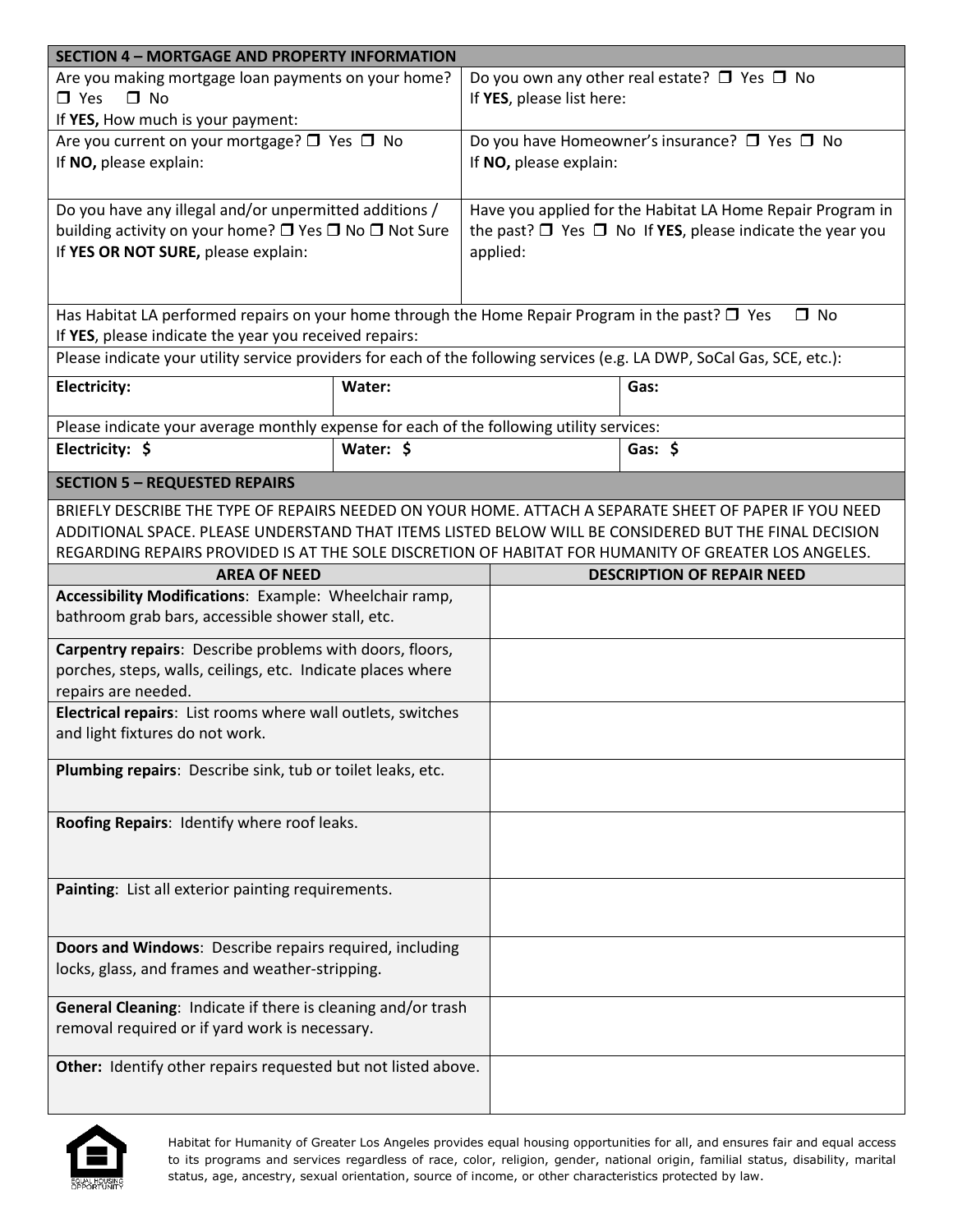#### **SECTION 6 – HABITAT LA COMMUNITY PARTNERSHIP CONSENT**

If Habitat LA has partnerships with other non-profit, civic and utility organizations that can provide free or low cost services to low income households, may we share your contact information and/or any application details with them? *If you do not give us permission to share your information with other organizations, your application will remain confidential and for sole use by Habitat LA.*  **Yes, I consent No, I do not consent**

| confidential and for sole use by Habitat LA. $\Box$ Yes, I consent $\Box$ No, I do not consent                |                        |                                                           |                                                                                                 |                        |  |  |
|---------------------------------------------------------------------------------------------------------------|------------------------|-----------------------------------------------------------|-------------------------------------------------------------------------------------------------|------------------------|--|--|
| Please indicate if you are interested in the following services;                                              |                        |                                                           |                                                                                                 |                        |  |  |
| <b>I</b> Lawn Replacement                                                                                     |                        |                                                           | $\Box$ Solar Panels                                                                             |                        |  |  |
| □ Energy Efficient Products (Heater, roof shingles, etc)                                                      |                        |                                                           | $\Box$ WaterWise Homes (e.g. low flush toilet and faucets)                                      |                        |  |  |
| <b>SECTION 7 - STATEMENT OF NEED</b>                                                                          |                        |                                                           |                                                                                                 |                        |  |  |
| WHAT FACTORS ARE LIMITING YOUR HOUSEHOLD'S ABILITY TO MAKE THE NEEDED REPAIRS (CHECK ALL THAT APPLY):         |                        |                                                           |                                                                                                 |                        |  |  |
| $\Box$ Income (low, limited or no income in home)                                                             |                        | $\square$ Lack of savings/assets to finance home repairs  |                                                                                                 |                        |  |  |
| $\Box$ Ineligible for a loan/consumer credit due to poor<br>credit, lack of home equity or personal property. |                        | $\Box$ Unwillingness to take a loan or consumer debt      |                                                                                                 |                        |  |  |
| <b>O</b> Physical Limitation                                                                                  |                        | $\Box$ Lack of building/repair/home maintenance knowledge |                                                                                                 |                        |  |  |
| $\Box$ Unfamiliar with contractors and repair process                                                         |                        | $\Box$ Other (please explain):                            |                                                                                                 |                        |  |  |
|                                                                                                               |                        |                                                           | PLEASE TELL US WHY YOU THINK YOU SHOULD BE SELECTED FOR THE HOME REPAIR PROGRAM AND HOW IT WILL |                        |  |  |
|                                                                                                               |                        |                                                           | HELP YOUR HOUSEHOLD. PLEASE FEEL FREE TO ATTACH AN ADDITIONAL SHEET IF NECESSARY.               |                        |  |  |
|                                                                                                               |                        |                                                           |                                                                                                 |                        |  |  |
|                                                                                                               |                        |                                                           |                                                                                                 |                        |  |  |
|                                                                                                               |                        |                                                           |                                                                                                 |                        |  |  |
|                                                                                                               |                        |                                                           |                                                                                                 |                        |  |  |
|                                                                                                               |                        |                                                           |                                                                                                 |                        |  |  |
|                                                                                                               |                        |                                                           |                                                                                                 |                        |  |  |
|                                                                                                               |                        |                                                           |                                                                                                 |                        |  |  |
|                                                                                                               |                        |                                                           |                                                                                                 |                        |  |  |
|                                                                                                               |                        |                                                           |                                                                                                 |                        |  |  |
|                                                                                                               |                        |                                                           |                                                                                                 |                        |  |  |
|                                                                                                               |                        |                                                           |                                                                                                 |                        |  |  |
|                                                                                                               |                        |                                                           |                                                                                                 |                        |  |  |
|                                                                                                               |                        |                                                           |                                                                                                 |                        |  |  |
|                                                                                                               |                        |                                                           |                                                                                                 |                        |  |  |
|                                                                                                               |                        |                                                           |                                                                                                 |                        |  |  |
| <b>SECTION 8 - PROGRAM REFERRAL</b>                                                                           |                        |                                                           |                                                                                                 |                        |  |  |
|                                                                                                               |                        |                                                           | WHERE DID YOU HEAR ABOUT HABITAT LA'S HOME REPAIR PROGRAM (CHECK ALL THAT APPLY)?               |                        |  |  |
| $\Box$ Television                                                                                             | □ Habitat Homeowner    |                                                           | <b>I</b> Community/Civic Group:                                                                 | $\Box$ Neighbor        |  |  |
| $\Box$ Newspaper                                                                                              | □ Habitat ReStore      |                                                           | $\Box$ Church                                                                                   | □ Other Non-Profit     |  |  |
| $\Box$ Radio                                                                                                  | □ Internet Search      |                                                           | □ Work/Job Fair                                                                                 | □ Friend/Family Member |  |  |
| □ Habitat Website                                                                                             | □ Habitat Staff Member |                                                           | $\Box$ School                                                                                   | $\Box$ Other           |  |  |
| DO YOU KNOW A VETERAN HOMEOWNER IN NEED                                                                       |                        |                                                           | MAY WE SEND THEM HABITAT LA HOME REPAIR PROGRAM                                                 |                        |  |  |
| OF HOME REPAIR ASSISTANCE?                                                                                    |                        |                                                           | <b>INFORMATION ON YOUR BEHALF?</b>                                                              |                        |  |  |

**If Yes, please indicate their name and contact information below:**

 $\Box$  Yes  $\Box$  No  $\Box$  Not Sure  $\Box$  Yes  $\Box$  No